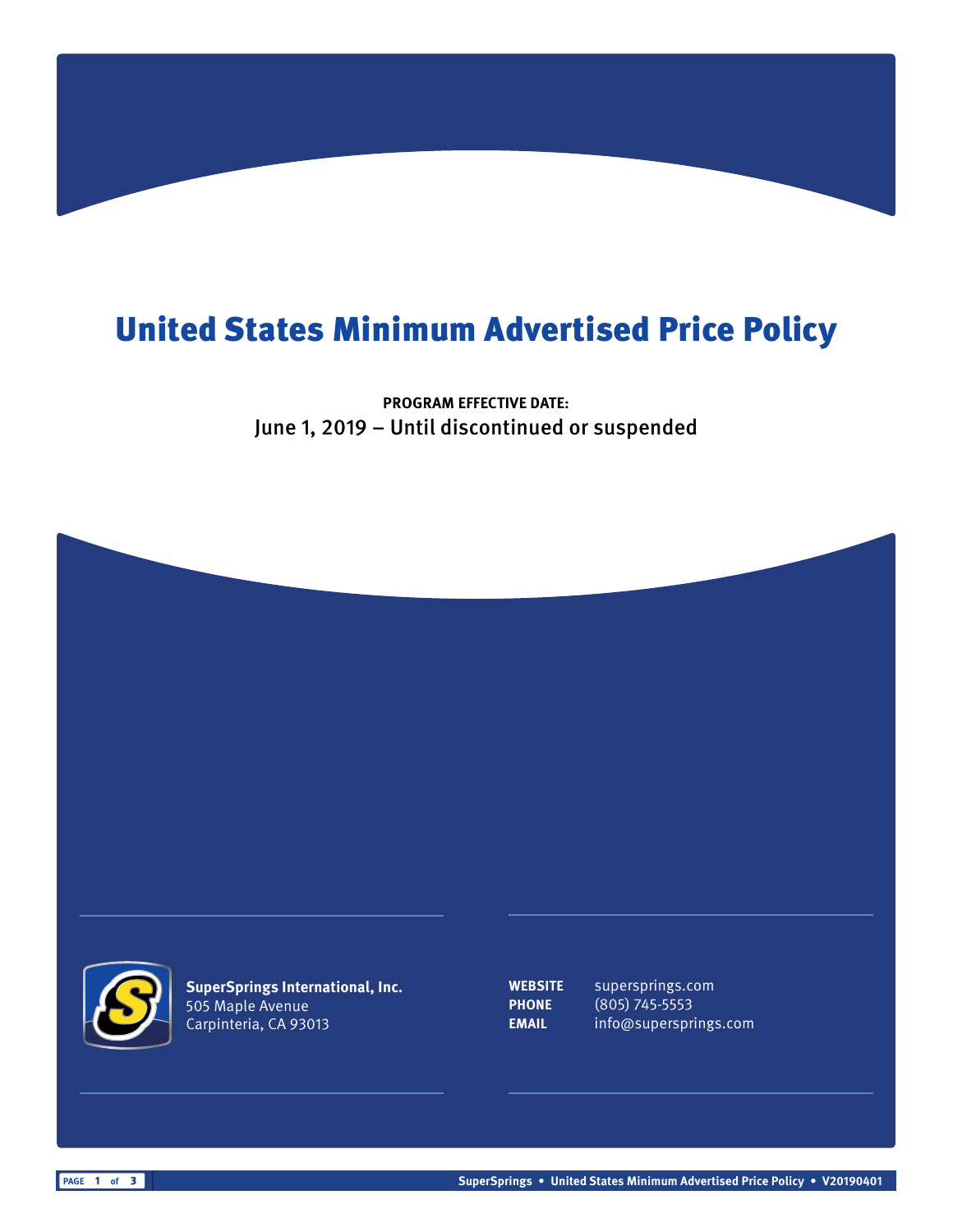SuperSprings International Inc. ("SuperSprings"), has determined that certain advertising practices undermine SuperSprings' trade reputation, brand, and premium image within the target consumer population and discourage SuperSprings' resellers from investing in the SuperSprings product lines and providing the best possible service and support to consumers. Accordingly, to protect the integrity of the SuperSprings brand, SuperSprings has adopted this unilateral United States Minimum Advertised Price Policy (the "Policy"), which applies to all authorized resellers of SuperSprings Products in the United States of America.

The Policy applies to advertisements of the SuperSprings products listed on the SuperSprings MAP Schedule ("Covered Products"). The SuperSprings MAP Schedule will be made available to all resellers and may be amended by SuperSprings in its sole discretion at any time. The SuperSprings MAP Schedule is available at [www.supersprings.com/learn-more/resources](http://www.supersprings.com/learn-more/resources) (password: 93013). Resellers are responsible for periodically reviewing this site for updates to the SuperSprings MAP Schedule.

SuperSprings is solely responsible for establishing the minimum advertised price ("MAP") for each Covered Product and communicating the MAP to all resellers. While resellers remain free to advertise and sell all SuperSprings Products at any price they deem appropriate, it is a violation of this Policy for a reseller to advertise any Covered Product at a price lower than the MAP. Such advertisements include, but are not limited to:

- i. Offering coupons, discounts, reseller rebates, or other inducements that, when applied, result in a price lower than the MAP, including through use of a storewide sale, promotional code, or other similar provision that can be applied to Covered Products.
- ii. Bundling Covered Products with other products or services (whether made by or provided by SuperSprings or another entity) in a manner that implies below-MAP pricing for the bundled Covered Product.
- iii. Strikeouts or strikethroughs of pricing information, "see price in cart," or other statements that suggest that a lower price for a Covered Product may be found at the final online checkout stage.
- iv. Permitting any third-party to alter the advertised price for any Covered Product.

Direct or indirect attempts to circumvent this Policy also violate this Policy; however, it is not a violation to advertise that a customer may "call for price," "text for price," or "email for price" as long as no price is listed and no automated call, text message, or "bounce-back" email is used in response.

For purposes of this Policy, the terms "advertise" and "advertisement" include all promotional or pricing information displayed via any type of media, including, but not limited to, newspapers, catalogs, magazines, flyers, brochures, television, radio ads, billboards, signage (except signs displayed within a brick-and-mortar selling location), websites, blogs, social media, affiliate marketing networks/comparison shopping engines, reseller-initiated text messages or emails to customers or prospective customers, mobile/smart phone applications, banner ads, online product ads, paid search ads, pay-per-click ads, display ads, mobile ads, product listing ads, sponsored links, ads in any other media in a digital format that is communicated or conveyed via the Internet, and any other marketing or promotional materials, whether displayed online or through broadcast or other media.

Notwithstanding the foregoing, pricing information displayed at the final online checkout stage of a transaction is not considered "advertising" under this Policy. The "final online checkout stage" is the stage when the Covered Product is put into a shopping cart that contains the customer's name, shipping address, email address, and payment information. Pricing information in the "shopping cart" or "checkout" stages must be obscured technically so that it is not retrievable by shopping and pricing engines, and not displayed on search page results within the reseller's own website.

From time to time, SuperSprings may announce MAP holidays or promotions that are applicable to all resellers, during which periods a reseller that advertises a Covered Product in accordance with the terms of the authorized promotion will not be deemed to have violated the Policy. SuperSprings will notify all resellers of any such authorized promotions, generally not fewer than thirty (30) days in advance.

Further, the advertisement of free or reduced-price shipping is not a violation of this Policy as long as such offer applies to all or almost all other products offered by a reseller in the same product category.

**This Policy does not constitute an agreement between SuperSprings and any other entity.** SuperSprings neither solicits nor will it accept any assurance of compliance with this Policy from any reseller or other party. Each reseller must independently choose whether to comply with the terms of this Policy. This Policy is not negotiable and will not be altered for any individual reseller. This Policy applies only to advertised prices and does not affect the prices that a reseller may charge for SuperSprings Products.

## NON-COMPLIANCE

SuperSprings will take the following actions against any reseller that fails to comply with this Policy with respect to the advertisement of any Covered Product:

- i. For a reseller's first violation of the Policy, SuperSprings will notify the reseller in writing of such failure.
- ii. For a reseller's second violation of the Policy, SuperSprings will notify the reseller in writing of such failure and will immediately revoke the reseller's "authorized" status for thirty (30) days. SuperSprings will revoke its acceptance of any pending orders, cancel any pending shipments to the reseller, and not accept any new orders from the reseller during this 30-day period.
- iii. For a reseller's third violation of the Policy, SuperSprings will revoke the reseller's "authorized" status, and if the reseller purchases directly from SuperSprings, terminate its business relationship with the reseller. SuperSprings will revoke its acceptance of any pending orders and cancel any pending shipments to the reseller.

Although SuperSprings is not directing any reseller to require that its customers comply with this Policy, a violation of this